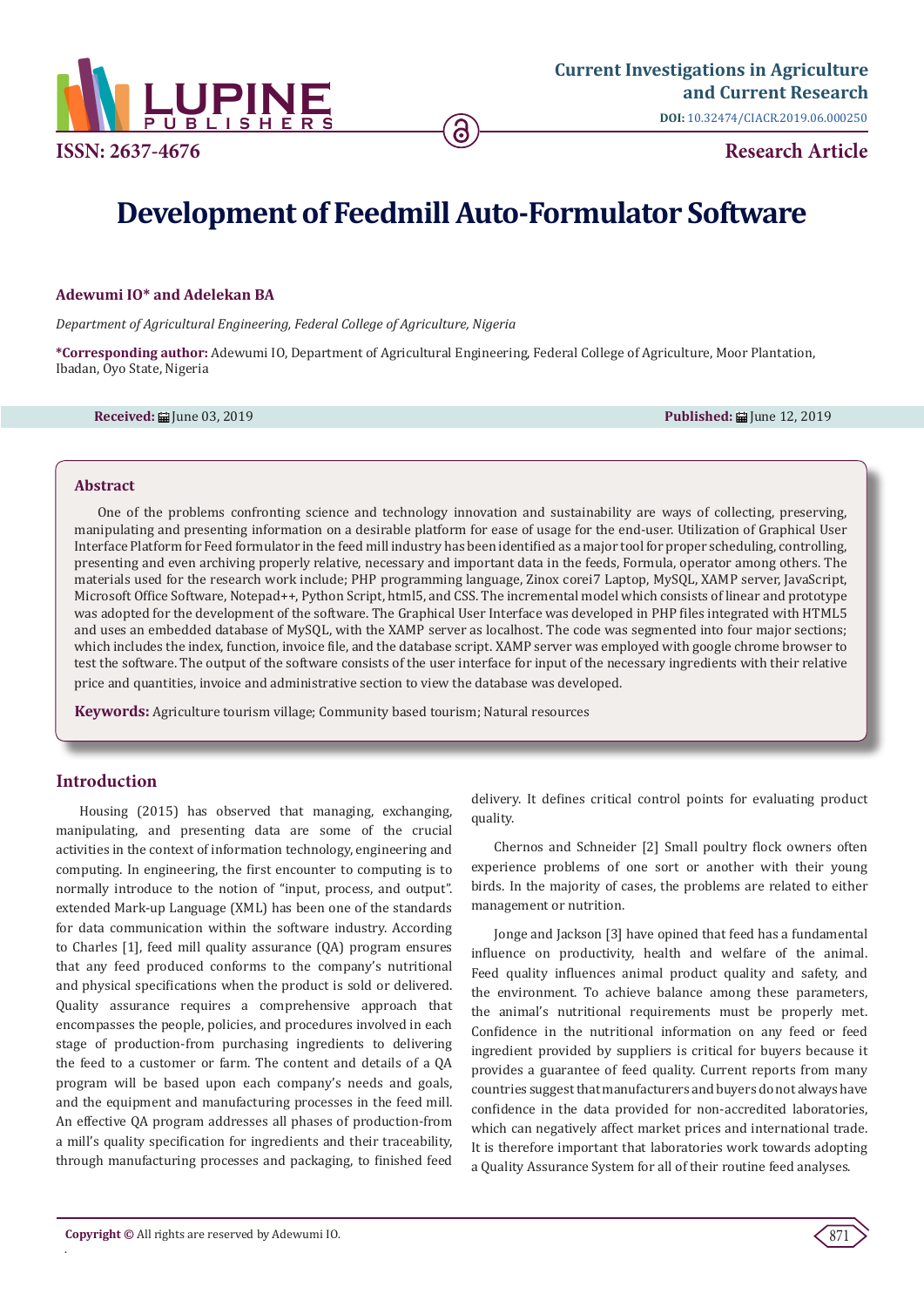Abayomi et al. [4] has researched on the productivity outlook for a multi-criteria animal feed formulation problem in Nigeria. The author noticed that over-formulation or under-formulation of animal feed is a major challenge in a feed milling operation in the country. While overfeeding unnecessarily increases the feed cost; underfeeding on the other hand reduces the performance of the animal and the overall productivity of the feed milling operation. The study, therefore addressed how a multi-criteria feed formulation affects the productivity of feed milling business with the use of mathematical programming in bringing about an optimal solution that is both economical and brings out the best energy yield. The solution procedure employed in the study was an iterative multi-objective optimization method. The optimization of the metabolizable energy and ration cost is solved iteratively using a non-differentiable interactive multi-objective bundlebased optimization method which will then result into different alternative optimal formulations. These alternatives were then evaluated using the multi-factored productivity techniques to determine the interactions between each of the optimal solutions. The performance of the four alternative optimal solutions (C ingredient) generated were factored into the productivity model together with other input factors such as the cost of fuel (C fuel), cost of labour (C labour) and cost of packaging (C packaging).

The productivity index estimated from the four alternative optimal formulations includes 1.13, 1.144, 1.06, and 0.96 respectively. This shows that the optimal feed formulation generated in alternative 2 produces the highest profit (14.35%) and hence highest productivity index (1.144). Hence, the multi-factored productivity index is therefore a measure of performance in a feed mill industry when considering the impact of feed formulation on the overall cost of production in a feed mill industry. Different researchers have worked on different mathematical models in solving various engineering problem. Models have been defines by Adewumi et al. [5] as a prototype for representation of reallife situation. Models are useless if they cannot be interpreted to solve real life situation. Adewumi et al. [5] studied the level of ICT (information and communication technology) tools involvement in poultry brooding system among poultry farmers in Ido Local Government Area of Oyo State, Nigeria. 30 respondents were randomly selected for the study. Structured questionnaire and interview schedule were used to collect data (primary data) from the selected poultry farmers, also Journals, Magazine, Federal Office of Statistic Bulletins as well as the internet served as source of secondary data.

Data collected was analyzed with aid of frequency counts and percentages as descriptive statistical tools, while Chi-square ( $\chi$  2) analysis was used as inferential statistical tool. The results of analysis showed that majority (76.7%) of the respondents are male, between the ages of 21-30 years (43.3%), mostly single (60%) and well educated (70%) with good years of brooding experience. Epileptic power supply, poor mobile network, lack of availability of ICT tools, and High cost of ICT tools at percentage level of 40%, 23.3%, 20.0%, and 16.7% respectively are the major constraints encountered by the respondents in the use of ICTs in the area. The result of the Chi-square analysis ( $\chi$  2) shows that age (r = 0.021;

P<0.05), religion ( $r = 0.00304$ ; P<0.05), and sex ( $r = 0.0035$ ; P<0.05) exhibited a positive and significant relationship with the use of ICT tools while educational background (r=1.74E-07; P<0.05) and ethnic group (r=1.39E-14; P<0.05) are not significant. The study recommends, among others, that government should encourage the use of ICTs among the poultry farmers in the area and in Nigeria at large through its inclusion in the agricultural extension program curriculum of different states. Also, Nigeria Engineers should be involved in the development of relevant software in solving the problem.

The focus of this research work is to translate model that has been developed by FAO for feed formulation into a friendly platform for users (Graphical User Interface). This will enable both expert and non-expert in the field of animal production to easily produce balanced feed for livestock production. Abayomi et al. [4] researched on productivity outlook for a multi-criteria animal feed formulation problem, with a case study of Nigerian Feed Mill Industry. The authors discussed common practices in feed formulation, which are majorly constant and fixed nutrition. Also different formulation techniques of feed have been reported by many researchers, which includes; manual techniques of feed formulation using Pearson's Square Method (PSM) as reported by Afolayan and Afolayan [6], trial and error method, using excel spreadsheet, mathematical single-linear programming approach, linear programming model assuming fixed nutritive values, among others as revealed by Oladokun and Johnson [7]. With all the models developed, there is need for development of a software for the Graphical User's Interface, in order to achieve reality of all the developed models by different researchers' home and abroad. The software will help local farmers in running their day to day activities of their poultry farm and also helps in proper or detailed accounting method for the farmers.

# **Methodology**

The research work focus on development of software for Feed mill Unit of the Federal College of Agriculture, Moor Plantation Ibadan. The development software used was donated to the College by Nigerian Communications Commission (NCC), Abuja and National Information Technology Development Agency (NITDA), Abuja [8].

#### **Materials**

The materials used for the research work include; PHP programming language, Zinox corei7 Laptop, MySQL, XAMP server, JavaScript, Microsoft Office Software, Notepad++, Python Script, html5, and CSS.

#### **Methods**

The model development follows the standard incremental model, which comprises of the combination of linear sequential model and prototype. Rather than deliver the system as a single delivery, the development and delivery was broken down into increments with each increment delivering part of the required functionality. The structured set of activities employed in this research work includes the specification, design, validation and evolution has earlier reported by Einstein. The software requirement

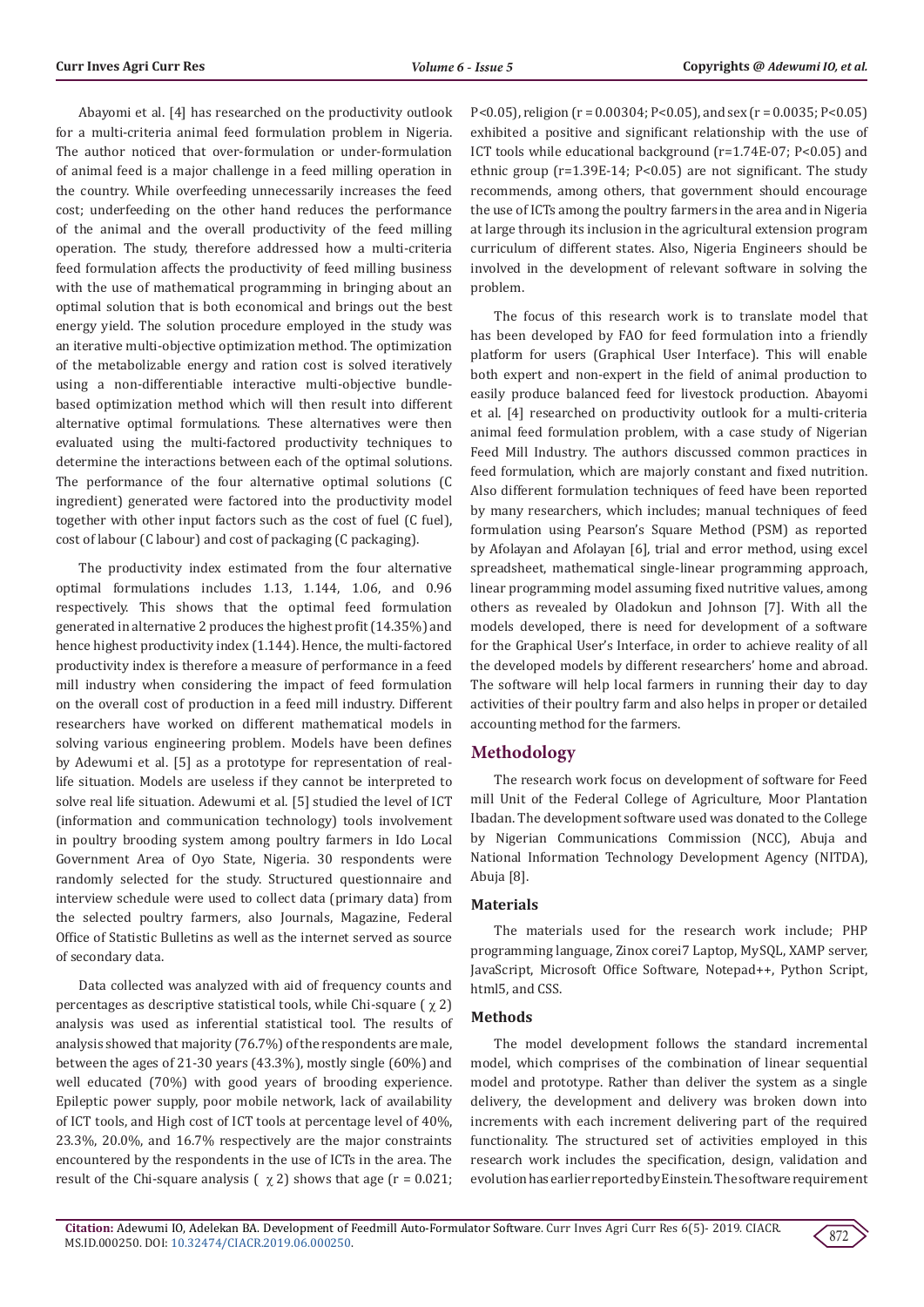analysis follows the understanding of the problem domain which is the standard feed formula which has been developed with different mathematical models. The main user need is the Graphical User Interface (GUI) which will be like a platform for the end user. The basic function has been coded with PHP. Multi-step process was involved to determine the architecture, interface, data structures with necessary functional details. Machine readable and executable form was developed. The end user phase was designed in such a way that can add some useful information like name of the sales representative, amount paid, balance given out among others. The Graphical User Interface was developed in PHP files integrated with HTML5 and uses an embedded database of MySQL, with the

XAMP server as localhost. The code was segmented into four major sections; which includes the index, function, invoice file, and the database script.

#### **Testing**

After writing the necessary PhP and HTML code has shown in the Appendix. The software was tested unit by unit based on the incremental model adopted by installing and launching XAMP Server. MySQL Admin on the server was properly configured to serve as a localhost on port 3306 with PID 2180. Also, Apache server was launched on the XAMP server with PID 2596 as shown in Figure 1.





## **Results and Discussion**

The interface design will allow the end user to input ingredients with their quantity and unit price, whereby the developed software will calculate the total amount of the feeds and gives the feed analysis. The ingredients include; maize, sorghum, fishmeal (72%), Fishmeal (65%), soya meal, PKC, SBC, GNC, Concentrated layer, Concentrated broiler, Sp.grains, Ascorbic acid, whole wheat, vitamin C, wheat offal, maize bran, rice bran, bone meal, Oyster shell, Limestone, Lysine, Methionine, Premix, Salt, Idomie which

was programmed on the y-axis of the platform. While Ingredient, Total price, Price, Quantity, ME, Protein, Fat, Fiber, Calcium, Average Phosphorous, Lysine, Methionine on x-axis of the platform. The latter mentioned (on x-axis) will be inputted on the platform whereby their percentage analysis will be calculated by the developed feed mill software. The software has both logo of Federal Republic of Nigeria and Federal College of Agriculture, Moor Plantation, Ibadan, first name, last names and phone number of the client will be also captured, as showed in Figure 2.



**Figure 2:** The Feedmill Interface for Enduser (Without any input).

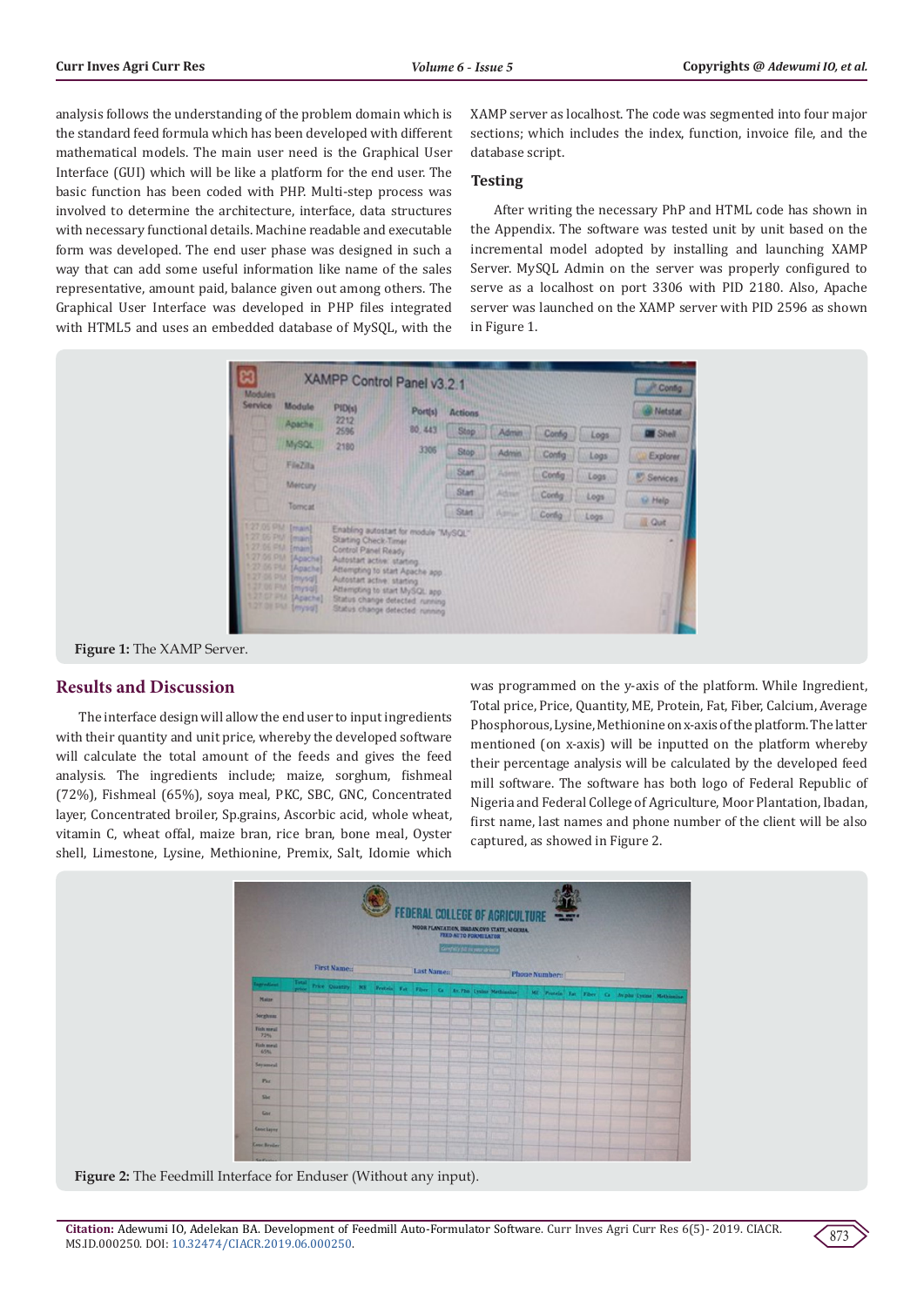## **Invoice**

PHP code which has been developed in invoice section will now run as at when the end-user clicks on PRINT INVOICE. The invoice consists of the header, invoice number, customer id, date, name of farm, Sales Personnel, s/n, description of item, quantity (kg), unit price in Naira. While the footer of the invoice page consists of the calculated analysis, which include the crude protein, available

phosphorous, fats, calcium, lysine, net energy and methisoine (Figures 3a & 3b). The receipt account details include receipt number, reference number, total amount paid during transaction, amount paid on sales, amount paid into account, amount paid from account and account balance, which has to be inputted by the sale representative manually .See Figure 4 for the output of the invoice and appendix for the PHP code.



**Figure 3a:** The Developed Feedmill Interface for Enduser (With input).

| 648          |               |                                                                                                                        |         |                 |                  |                |                |                |                    |                                         |                        |                                                                                                               |                                                                                                               |                                                                                                              |                                                                                              |                                                                                                           |                                                                                                                                                                                                                     | 1.65                                                                                                                                                              |
|--------------|---------------|------------------------------------------------------------------------------------------------------------------------|---------|-----------------|------------------|----------------|----------------|----------------|--------------------|-----------------------------------------|------------------------|---------------------------------------------------------------------------------------------------------------|---------------------------------------------------------------------------------------------------------------|--------------------------------------------------------------------------------------------------------------|----------------------------------------------------------------------------------------------|-----------------------------------------------------------------------------------------------------------|---------------------------------------------------------------------------------------------------------------------------------------------------------------------------------------------------------------------|-------------------------------------------------------------------------------------------------------------------------------------------------------------------|
|              |               |                                                                                                                        |         |                 |                  |                |                |                | 144                | 44                                      |                        |                                                                                                               |                                                                                                               |                                                                                                              |                                                                                              |                                                                                                           |                                                                                                                                                                                                                     | 5.28                                                                                                                                                              |
|              |               | 45                                                                                                                     | 11      | 33              | 22               | 33             | 33             | 45             |                    |                                         |                        |                                                                                                               |                                                                                                               |                                                                                                              |                                                                                              |                                                                                                           |                                                                                                                                                                                                                     |                                                                                                                                                                   |
|              |               | 12                                                                                                                     | 144     | GG:             | 76               | 76             | 66             |                |                    |                                         |                        |                                                                                                               |                                                                                                               |                                                                                                              |                                                                                              |                                                                                                           |                                                                                                                                                                                                                     | 34.20                                                                                                                                                             |
| 804          | 152           | 67                                                                                                                     | 78      |                 |                  |                |                |                |                    |                                         |                        |                                                                                                               |                                                                                                               |                                                                                                              |                                                                                              |                                                                                                           |                                                                                                                                                                                                                     | 0.08                                                                                                                                                              |
|              |               |                                                                                                                        |         |                 |                  |                |                |                |                    |                                         |                        |                                                                                                               |                                                                                                               |                                                                                                              |                                                                                              |                                                                                                           |                                                                                                                                                                                                                     | 64.32                                                                                                                                                             |
|              |               |                                                                                                                        |         |                 |                  |                |                |                |                    |                                         |                        | 1.76                                                                                                          | 1.98                                                                                                          | 0.00                                                                                                         | 1.54                                                                                         | 0.68                                                                                                      |                                                                                                                                                                                                                     | 0.24                                                                                                                                                              |
|              |               |                                                                                                                        |         |                 |                  |                |                |                |                    |                                         |                        |                                                                                                               |                                                                                                               | 0.00                                                                                                         |                                                                                              | 0.00                                                                                                      |                                                                                                                                                                                                                     | 0.00                                                                                                                                                              |
| $\mathbf{0}$ |               |                                                                                                                        |         |                 |                  |                |                |                |                    |                                         |                        |                                                                                                               |                                                                                                               |                                                                                                              |                                                                                              |                                                                                                           |                                                                                                                                                                                                                     | 0.00                                                                                                                                                              |
| $\circ$      |               |                                                                                                                        |         |                 |                  |                |                |                |                    |                                         |                        |                                                                                                               |                                                                                                               |                                                                                                              |                                                                                              |                                                                                                           |                                                                                                                                                                                                                     | 0.00                                                                                                                                                              |
|              |               |                                                                                                                        |         |                 |                  |                |                |                |                    |                                         |                        |                                                                                                               |                                                                                                               |                                                                                                              |                                                                                              |                                                                                                           |                                                                                                                                                                                                                     | 0.00                                                                                                                                                              |
|              |               |                                                                                                                        |         |                 |                  |                |                |                |                    |                                         |                        |                                                                                                               |                                                                                                               |                                                                                                              |                                                                                              |                                                                                                           |                                                                                                                                                                                                                     | 0.00                                                                                                                                                              |
|              |               |                                                                                                                        |         |                 |                  |                |                |                |                    |                                         |                        |                                                                                                               |                                                                                                               |                                                                                                              |                                                                                              |                                                                                                           |                                                                                                                                                                                                                     | 0.00                                                                                                                                                              |
|              |               |                                                                                                                        |         |                 |                  |                |                |                |                    |                                         |                        |                                                                                                               |                                                                                                               |                                                                                                              |                                                                                              |                                                                                                           |                                                                                                                                                                                                                     |                                                                                                                                                                   |
|              |               |                                                                                                                        |         |                 |                  |                |                |                |                    |                                         |                        |                                                                                                               |                                                                                                               |                                                                                                              |                                                                                              |                                                                                                           |                                                                                                                                                                                                                     |                                                                                                                                                                   |
|              |               |                                                                                                                        |         |                 |                  |                |                |                |                    |                                         |                        |                                                                                                               |                                                                                                               |                                                                                                              |                                                                                              | $-0.00$                                                                                                   |                                                                                                                                                                                                                     |                                                                                                                                                                   |
|              |               |                                                                                                                        |         |                 |                  |                |                |                |                    |                                         |                        |                                                                                                               |                                                                                                               |                                                                                                              |                                                                                              | 0.00                                                                                                      | 0.00                                                                                                                                                                                                                |                                                                                                                                                                   |
|              |               |                                                                                                                        |         |                 |                  |                |                |                |                    |                                         |                        |                                                                                                               |                                                                                                               |                                                                                                              |                                                                                              |                                                                                                           |                                                                                                                                                                                                                     |                                                                                                                                                                   |
|              |               |                                                                                                                        |         |                 |                  |                |                |                |                    |                                         |                        |                                                                                                               |                                                                                                               |                                                                                                              |                                                                                              |                                                                                                           |                                                                                                                                                                                                                     |                                                                                                                                                                   |
|              |               |                                                                                                                        |         |                 |                  |                |                |                |                    |                                         |                        |                                                                                                               |                                                                                                               |                                                                                                              |                                                                                              |                                                                                                           |                                                                                                                                                                                                                     |                                                                                                                                                                   |
|              | 22<br>$\circ$ | 154<br>1530 34<br>112 56<br>111<br>$\circ$<br>$\circ$<br>$\circ$<br>$\circ$<br>$\circ$<br>$\circ$<br>$\alpha$<br>Saia. | 12<br>z | 34<br>67<br>248 | 44<br>889<br>185 | 55<br>99<br>99 | 56<br>39<br>00 | 44<br>59<br>77 | 44<br>G<br>G<br>34 | 44<br>ß.<br>39<br>窗<br><b>CALCULATE</b> | 76<br>14<br>196<br>112 | 4.08<br>4.95<br>0.88<br>1.34<br>0.00.<br>0.00<br>0.00<br>0.00<br>8.00<br>0.00<br>0.00<br>0.00<br>0.00<br>0.00 | وحدها<br>5.28<br>4.95<br>1.32<br>0.00<br>0.00<br>0.00<br>0.00<br>0.00<br>0.00<br>0.00<br>0.00<br>0.00<br>0.00 | 4.30<br>0.00<br>0.00<br>0.00<br>0.00<br>0.00<br>0.00<br>0.00<br>0.00<br>0.00<br>0.00<br><b>PRINT INVOICE</b> | 3.50<br>6.60<br>1.52<br>1,52<br>0.00<br>0.00<br>0.00<br>0.00<br>0.00<br>0.00<br>0.00<br>8.00 | 2.80<br>6.72<br>1.72<br>0.00<br>0.00<br>0.00<br>0.00<br>0.00<br>0.00<br>0.00<br>0.00<br>0.00<br>0.00 0.00 | 2.20<br>5.28<br>9.90, 14.85 14.85<br>0.16<br>52.26 595.63 66.33 66.33 66.33 6.03<br>0.00<br>0.00<br>0.00<br>0.00<br>0.00<br>0.00<br>0.00<br>0.00<br>0.00<br>0.00<br>97.83 647.24 199.63 148.91 159.02 103.23 143.01 | 1.65<br>1.10<br>5.78<br>5.28<br>20.25<br>19.80<br>0.10<br>66.33<br>0.66<br>0.00<br>0.00<br>0.00<br>0.00<br>0.00<br>0.00<br>0.00<br>0.00<br>0.00<br>0.00<br>262.43 |

**Figure 3b:** The Developed Feedmill Software Interface for Enduser (Footer).



**Figure 4:** Invoice Generated with Calculated Feed Analysis.

**Citation:** Adewumi IO, Adelekan BA. Development of Feedmill Auto-Formulator Software. Curr Inves Agri Curr Res 6(5)- 2019. CIACR. MS.ID.000250. DOI: [10.32474/CIACR.2019.06.000250](http://dx.doi.org/10.32474/CIACR.2019.06.000250).

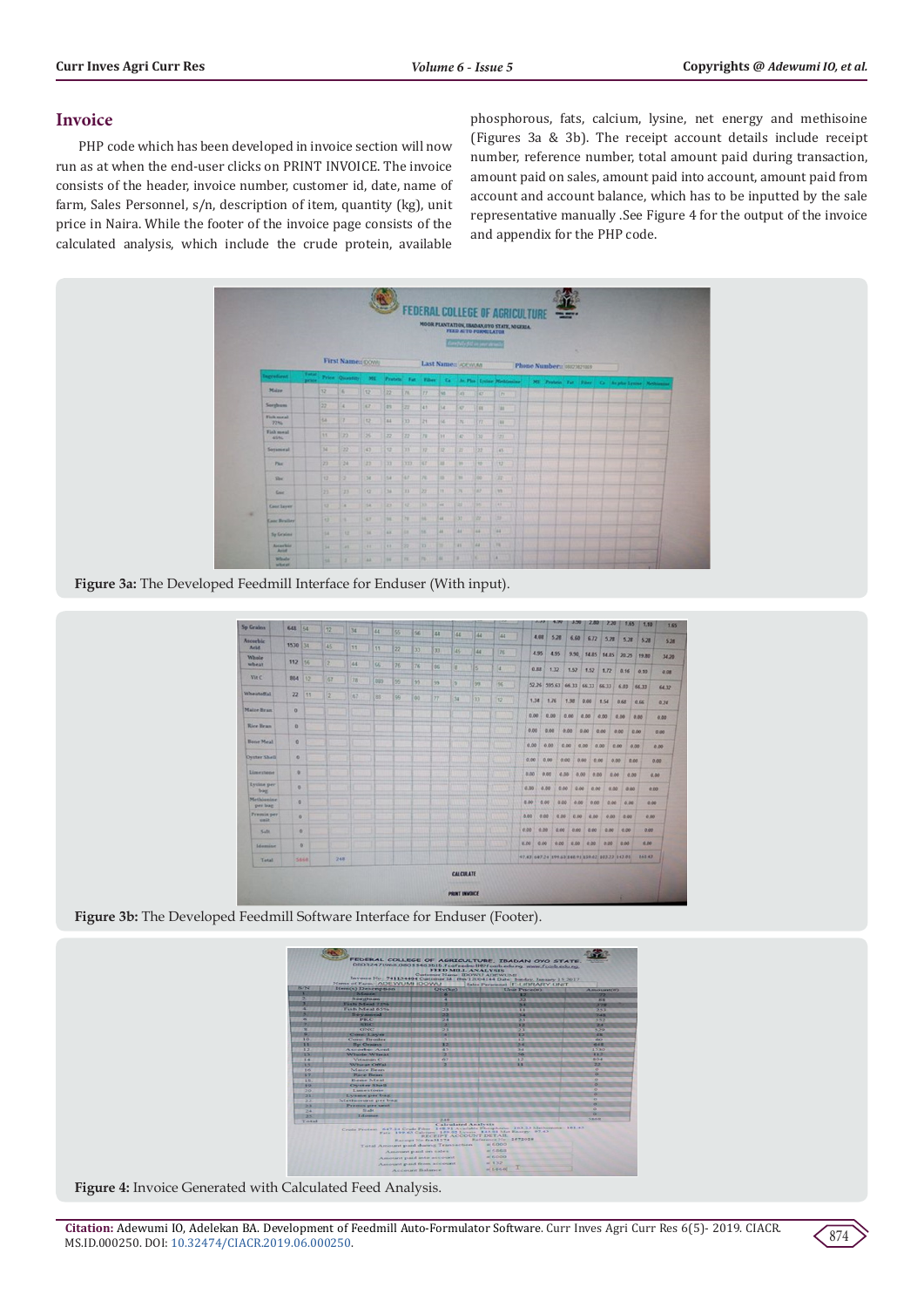# **Administrative Section**

The software was developed with a database in order to achieve the data generated from each client. Therefore, another file was developed with PHP for the administrative area, whereby the software manager can view all transactions in the database of the software. Figures 5a & 5b shows the interface of the administrator while the appendix shows the code file.



**Figure 5a:** The Admin Panel of the Developed Feedmill Software.



**Figure 5b:** The Admin Panel of the Developed Feedmill Software (Database).

# **Conclusion and Recommendations**

In conclusion the aim and objective of this research work, which is development of feed mill software for Federal College of Agriculture, Ibadan was achieved. It is important to note that the developed software will definitely help local farmers and feed mill operators in the country to move agriculture forward and also help in the area of food sustainability. The author hereby recommends that the software should be deployed for various feed mill operators in the country with adequate training on the use of the tool. Government should encourage developers in terms of financial and technical know-how support, for them to use technology to deliver agriculture in Nigeria.

# **References**

- 1. Charles S (2013) Feed Milling-Developing a Feed Quality Assurance Program. Publication of North Carolina Cooperative Extension, College of Agriculture and Life Sciences.
- 2. Chernos RJ, Schneider B (2004) Basic Poultry Brooding for Small Flock Owners. Practical Information Bulletin for Alberta's Agriculture Industry.
- 3. Jonge LH, Jackson FS (2013) The Feed Analysis Laboratory: Establishment and Quality Control. Setting up a feed analysis laboratory, and implementing a quality assurance system compliant with ISO/ IEC 17025:2005. H.P.S. Makkar, (Eds.), Animal Production and Health Guidelines No. 15. Rome, FAO.
- 4. [Abayomi OO, Temitope AK, Oyelayo O, Oluseye AA \(2015\) A Productivity](https://www.longdom.org/open-access/a-productivity-outlook-for-a-multicriteria-animal-feed-formulationproblem-a-case-study-of-nigerian-feed-mill-industry-0976-4860-1000145.pdf) [Outlook for a Multi-Criteria Animal Feed Formulation Problem: A Case](https://www.longdom.org/open-access/a-productivity-outlook-for-a-multicriteria-animal-feed-formulationproblem-a-case-study-of-nigerian-feed-mill-industry-0976-4860-1000145.pdf) [Study of Nigerian Feed Mill Industry. Int J Adv Technol 6\(2\): 145.](https://www.longdom.org/open-access/a-productivity-outlook-for-a-multicriteria-animal-feed-formulationproblem-a-case-study-of-nigerian-feed-mill-industry-0976-4860-1000145.pdf)